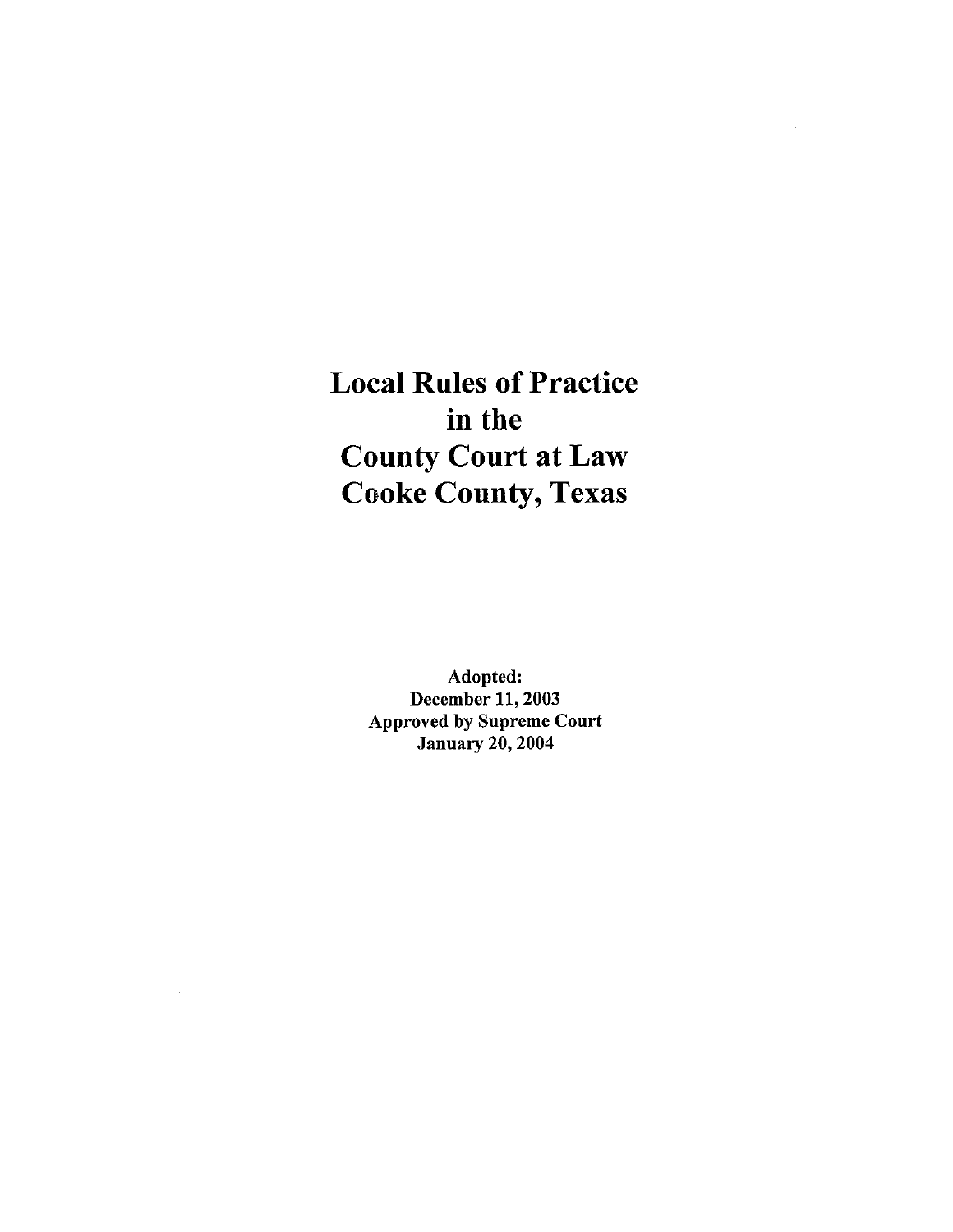## RULES OF PRACTICE IN THE COUNTY COURT AT LAW

RULE 1. TIME STANDARDS FOR THE DISPOSITION OF CASES. All cases filed in the County Court at Law of Cooke County, Texas should, as far as reasonably possible, be brought to trial or final disposition in conformity with the following time standards;

#### 1.1 CRIMINAL CASES

As provided by law and in accordance with timeliness established by the Court of Criminal Appeals, with preference given to cases wherein the defendant is incarcerated.

### 1.2 CIVIL CASES OTHER THAN FAMILY LAW

- 1.21 Civil Jury Cases Within <sup>18</sup> months from appearance date.
- 1.22 Civil Non-Jury Cases Within 12 months from appearance date.

#### 1.3 COMPLEX CASES

It is recognized that in especially complex cases or special circumstances it may not be possible to adhere to these standards.

RULE 2. The County Clerk shall send the regional presiding judge a copy of the report sent each month to the Office of Court Administration, and such other information regarding docket management systems of the county as may be requested by such presiding judge.

#### RULE 3.

#### 3.1 CIVIL CASES

Uncontested matters (other than probate) may be heard any morning (Monday through Thursday) from 8:30 A.M. until 9:00 A.M. without the necessity of obtaining <sup>a</sup> setting. The final decree or judgment MUST be submitted to the Court before the hearing begins. Settings may be obtained by request to Court Coordinator.

3.11 Parties must bring the Court's file and docket sheets with them to the courtroom prior to beginning the hearing.

3.12 Court Reporter will be available.

### 3.2 PROBATE CASES

Uncontested probate cases or non-jury probate cases will be heard on Mondays. The final decree or judgment MUST be submitted to the Court before the hearing begins. Settings may be obtained by request to Court Coordinator.

- 3.3 Court will publish <sup>a</sup> calendar each year designating non-jury weeks, civil jury weeks, criminal jury weeks, court's vacation time and judicial conferences. Requests for settings MUST be based upon the designations on the calendar. Requests for settings must be in writing and mailed to BOTH the County Clerk AND the Court Coordinator.
- 3.4 Non-jury trials may be set to follow the civil jury docket.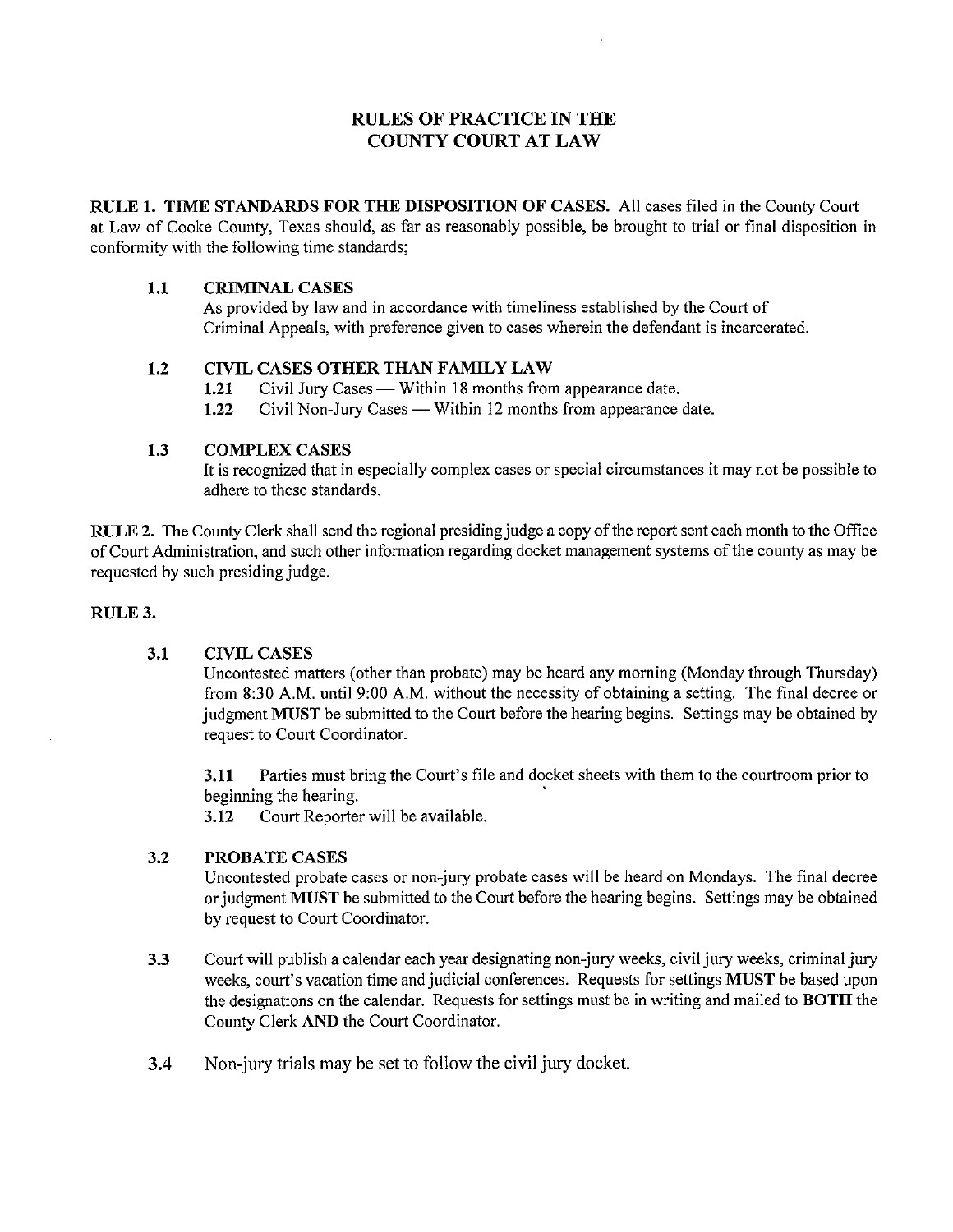3.5 Civil jury trials may be set to follow the criminal jury docket.

# 3.6 CRIMINAL TRIALS MAY TAKE PRECEDENCE OVER ANY OTHER MATTER IF NECESSITATED BY BACKLOG.

3.7 All civil cases filed after January 1, 2004 will follow the following scheduling process:

3.71 A First Scheduling Conference will be set by the Court at which timelines for Discovery will be agreed upon by the parties or set by the Court. A date for Second Scheduling Conference will be set. Failure of a litigant to appear may result IN THEIR LOSING RIGHT TO HAVE INPUT AS TO SETTING OF DATES.

3.72 At Second Scheduling Conference all pending Motions, Special Exceptions, etc., that have been on file a sufficient length of time will be heard; settlement negotiations will be inquired into by the Court; <sup>a</sup> final pretrial date will be set; <sup>a</sup> trial announcement date will be set; and <sup>a</sup> trial date will be set. FAILURE OF A LITIGANT TO APPEAR MAY RESULT IN THEIR LOSING RIGHT TO HAVE INPUT AS TO SETTING OF DATES.

3.73 Pretrial Conference will be conducted under the provisions of Rules 166-175 of the Texas Rules. Motions, special exceptions, etc., not previously ruled upon, will be ruled upon. Proposed jury questions and requested instructions SHALL be submitted to the Court at this conference and if not submitted will be considered untimely and may be refused. All parties MUST have authority to settle the litigation at this conference. Clients and/or duly authorized representatives or insurance representatives MUST attend this conference and engage in settlement discussions.

3.731 FAILURE TO ATTEND THIS CONFERENCE BY ALL PARTIES MAY RESULT IN SANCTIONS, INCLUDING STRIKING THE PLEADINGS OF THE PARTY NOT COMPLYING: CONTEMPT: OR THE COURT RULING AGAINST THE OFFENDING PARTY ON ALL OUTSTANDING MATTERS. 3.732 The Court will enter orders in conformity with what transpired at the pretrial conference.

3.74 An Announcement Docket will be to arrange the final order of the cases on the Court's trial docket. Continuances will not be granted at this Docket except upon good cause shown.

3.75 Trial will begin on Tuesdays with <sup>1</sup> or <sup>2</sup> juries being picked with testimony in first case to begin on Tuesday or Wednesday. Cases that are not reached may be reset on a later docket, but no sooner than 30 days, unless by agreement of all litigants and the Court.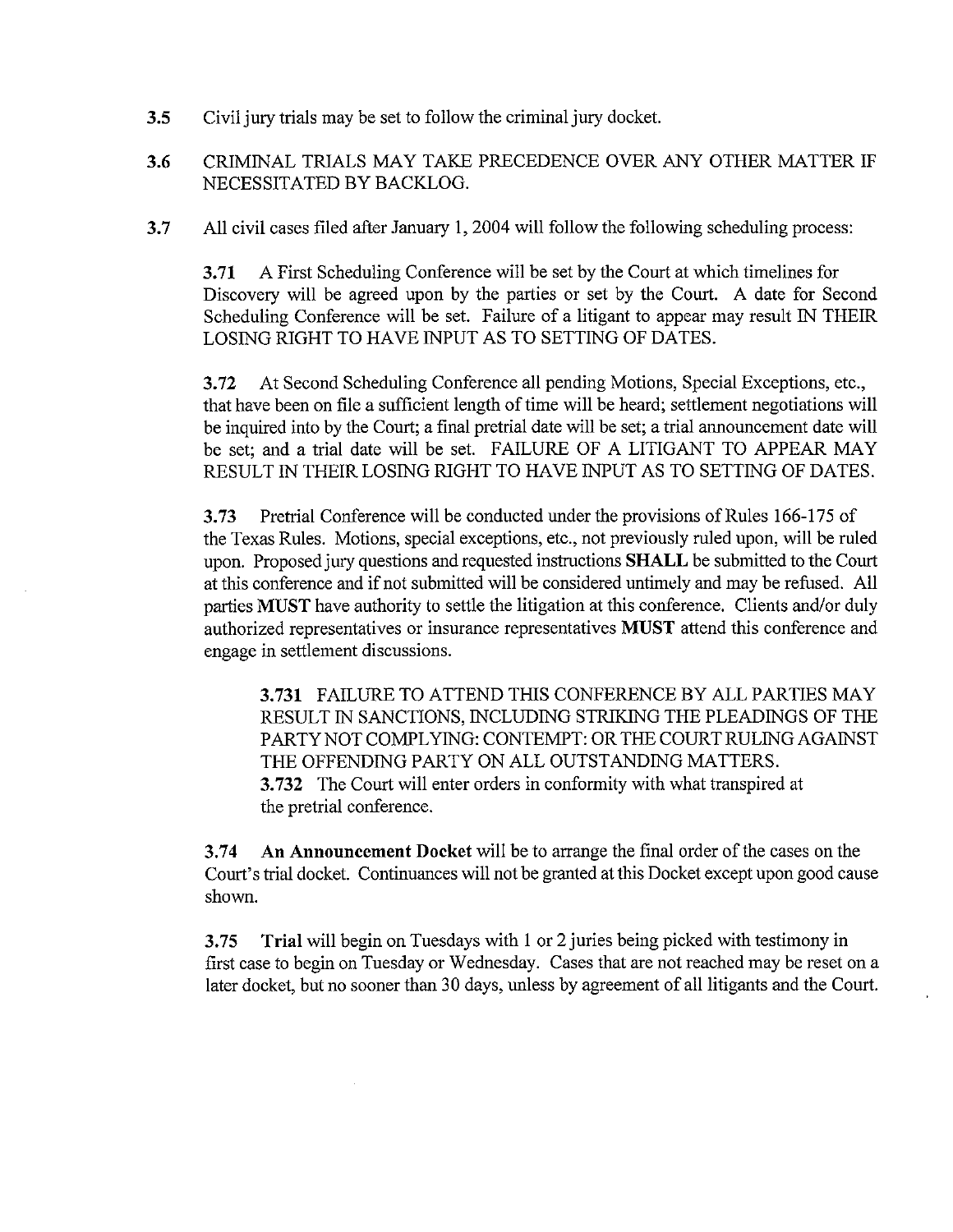3.751 Cases will be assigned their position on the trial docket by age. Oldest cases first.

3.752 The Court will attempt to accommodate conflicting settings of counsel. Priorities, as they relate to such conflicts shall be:

(a) Matters requiring assignment of a visiting judge;

(b) Mental health probable cause hearings;

(c) Juvenile detention hearings;

(d) Criminal cases;

(e) Special or preferential settings;

(f) Whether this or another Court will be without an available case for trial or shall have to disband <sup>a</sup> jury panel;

(g) Earlier cases filed;

(h) Regular settings;

(i) Pre-trial setting.

3.76 No motion or special exception will be set for hearing until the moving party shall first communicate with opposing counsel to determine whether a contemplated motion or special exception will be opposed. If the motion or special exception will not be opposed, the moving party shall submit a proposed order signed by counsel for all parties indicating approval of same. If the motion or special exception will be opposed, the moving party shall state at the beginning of his motion or by letter:

"A conference was held on (date) with (name) attorney for opposing party, on the merits of this motion, or special exception. Agreement could not be reached; therefore, it is presented to the Court for determination."

No motion or special exception will be set for hearing unless it is accompanied by the foregoing statement.

3.77 UNLESS OTHERWISE PROVIDED IN THE RULES OF CIVIL PROCEDURE, NO AGREEMENT BETWEEN ATTORNEYS OR PARTIES TOUCHING ANY SUIT PENDING WILL BE ENFORCED UNLESS IT BE IN WRITING, SIGNED AND FILED WITH THE PAPERS AS PART OF THE RECORD, OR UNLESS IT BE MADE IN OPEN COURT AND ENTERED OF RECORD.

3.78 All Cases requiring a temporary hearing shall be first filed with the County Clerk and then the appropriate papers should be presented to the Court Coordinator for a scheduled hearing date and time.

# RULE 4. JUVENILE CASES

- 4.1 There is a Juvenile Board in Cooke County which has a Juvenile Administrative Policy.
- 4.2 The County Court at Law Judge of Cooke County is the Juvenile Judge of Cooke County and the District Judge of the  $235<sup>th</sup>$  Judicial District is the Alternate Juvenile Judge.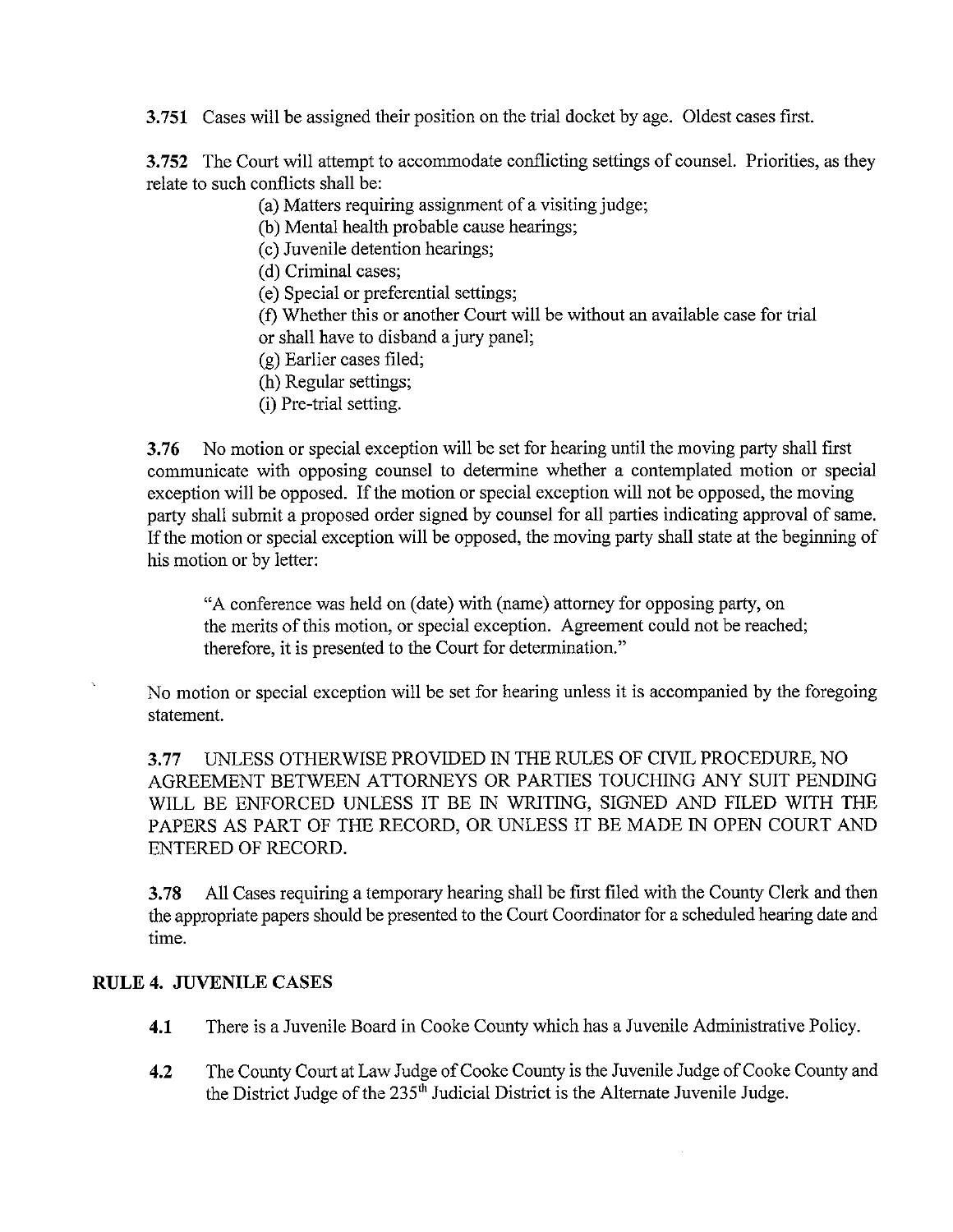## RULES. CRIMINAL

# 5.1 APPOINTMENTS

5.11 Appointment will be made on <sup>a</sup> rotating basis.

5.12 You must write <sup>a</sup> letter to the Court setting out your length of practice and requesting to be on the list for criminal appointments.

5.13 You do not have to be on the criminal appointments list unless you represent persons charged with crimes able to pay fees.

5.14 Fees for Court appointed attorneys will be paid at the hourly rate as scheduled by the Court. Such schedule of fees and requirements for submitting statements may be obtained from the Court Coordinator or County Clerk.

5.2 ORDER OF PROCEEDINGS — All criminal cases will have the following entitled Court appearances in the following order. Clients will be required in Court for each appearance:

5.21 Arraignment where identity will be established, necessity for Court appointed attorney will be determined, information will be read, range of punishment will be explained by the Court to the defendant and, if possible, <sup>a</sup> determination will be made as to whether or not <sup>a</sup> plea bargain is <sup>a</sup> viable alternative in the case. If defendant shows up for arraignment without an attorney, Court will inquire as to resources of defendant and if defendant is not indigent, reset the arraignment for two weeks later. Arraignments will be regularly scheduled on Friday mornings. 5.22 Announcement — Where the State and the defendant need to be present and discuss the possibility of <sup>a</sup> plea bargain, and <sup>a</sup> date therefor. If no plea bargain is possible, the case will be set for pre-trial at <sup>a</sup> date and time certain. Whatever course is set, must be reported in the record at the Announcement Docket.

5.23 Pre-Trial — Where both State and defendant will need to be present. PRE-TRIAL MOTIONS MUST BE FILED MORE THAN SEVEN (7) DAYS IN ADVANCE OF THE PRE-TRIAL SETTING AND COPIES THEREOF FURNISHED TO THE COUNTY ATTORNEY, OR BE FOREVER WAIVED UNDER THE PROVISIONS OF ARTICLE 28.01 OF THE TEXAS CODE OF CRIMINAL PROCEDURE. EXCEPTIONS WILL BE ALLOWED FOR APPLICATION FOR PROBATION AND ELECTION AS TO JUDGE OR JURY SETTING PUNISHMENT.

5.24 Trial — Trial settings will be in accordance with Court's calendar. There will be an Announcement Docket on the Thursday immediately preceding the Tuesday trial setting. If the defendant is in jail, the same settings will apply, but the time frame will be faster. The Court reserves the right to set criminal cases to trail a civil docket and to use weeks that begin with <sup>a</sup> fifth Monday for criminal settings. The Court also reserves the right to use any civil week for criminal setting if necessitated by <sup>a</sup> backlog of criminal cases.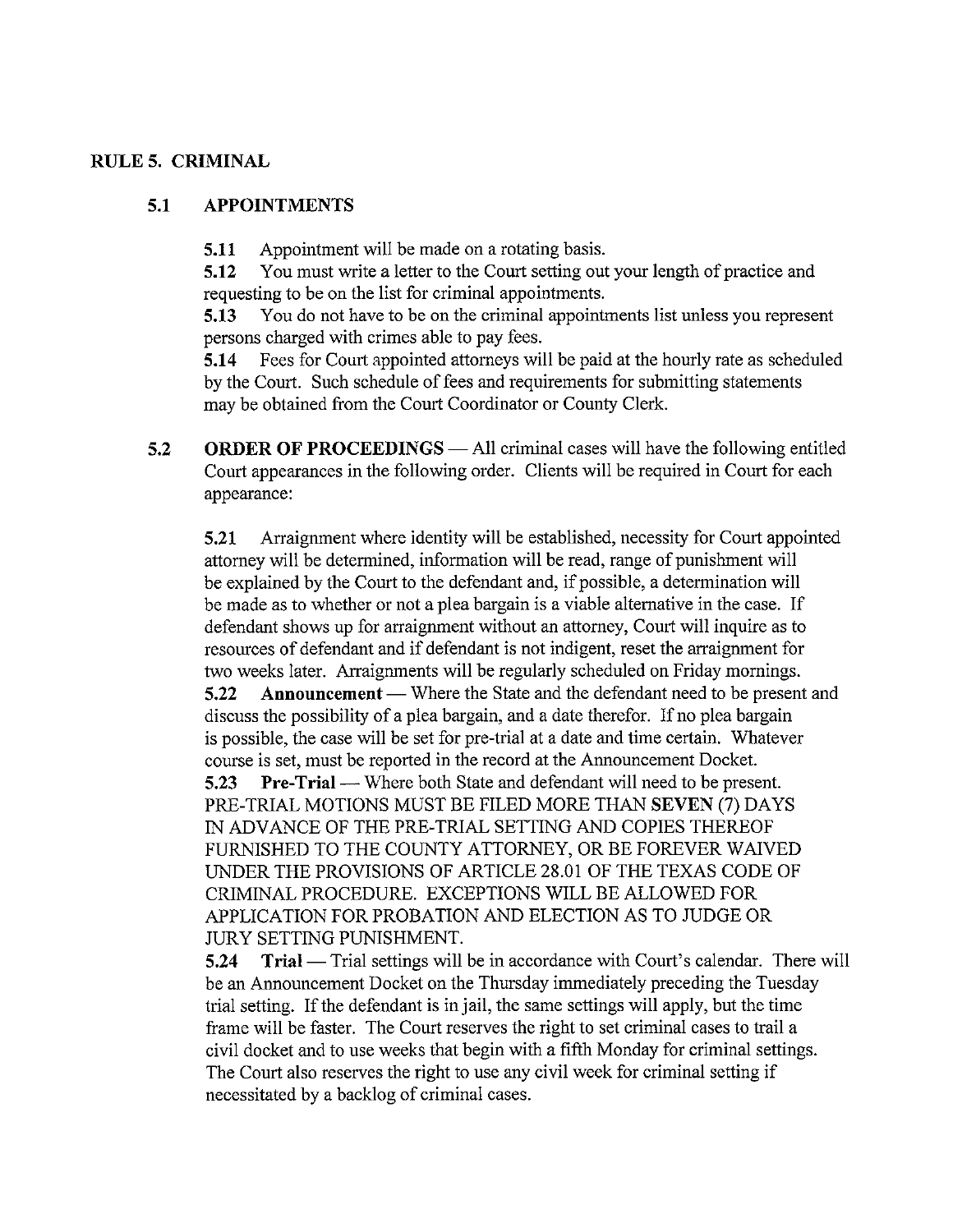# 5.3 PLEAS

5.31 Where the defendant is on bond, guilty pleas will be set for the non-jury week of the Court's calendar unless a plea is agreed to at or before the time when the case is set for arraignment, announcement, or pre-trial, in which event the guilty plea will occur at the time scheduled for the arraignment, announcement, or pre-trial. 5.32 Ifthe defendant if incarcerated, <sup>a</sup> plea may be arranged at any time Monday through Friday.

5.33 IN ALL CASES, PLEA PAPERS MUST BE SIGNED PRIOR TO THE TIME SCHEDULED SO THAT THE PLEA MAY BEGIN AT THE TIME SCHEDULED.

# 5.4 PROBATION REVOCATIONS

- 5.41 Probationer will not be allowed on bond.
- 5.42 Hearing will be held within 20 days of arrest and confinement.
- 5.43 Attorney will have at least <sup>10</sup> days preparation time for the hearing
- 5.5 PERSONAL RECOGNiZANCE BONDS Within <sup>3</sup> days of arrest of <sup>a</sup> person (next day, if during the week), the person is to be brought before the Court for the Court to determine the person's eligibility for a personal recognizance bond and whether or not they require the appointment of counsel.

# RULE 6. JURY MANAGEMENT

- 6.1 As allowed by Section 62.011 of the Government Code, Petit Juries will be selected through the use of the electronic method now in use in the county instead of by use of the jury wheel.
- 6.2 Petit Juries in criminal cases will be called for each criminal week the Court has scheduled on its calendar and for any other week the Court designates as a criminal week. The criminal jury docket is to last one week at <sup>a</sup> time.
- 6.3 Petit Juries in civil cases are to be called for <sup>a</sup> one-week civil docket. As far as possible all civil juries will be selected on the Tuesday that begins the one-week civil docket. On the Thursday immediately preceding the Tuesday jury docket, the civil cases will be assigned their final order for voir dire of the jury panel assigned to them on Tuesday.
- 6.4 In both criminal and civil jury trials, the jury will be in session from 9:00 A.M. to 5:00 P.M. with  $1 \frac{1}{2}$  hours off at noon, Tuesday through Friday. However, these hours may be lengthened if necessary to complete the trial of all cases reached during <sup>a</sup> jury week or weeks. Saturdays may also be used.
- 6.5 The jury information cards presently in use in the county shall continue to be used.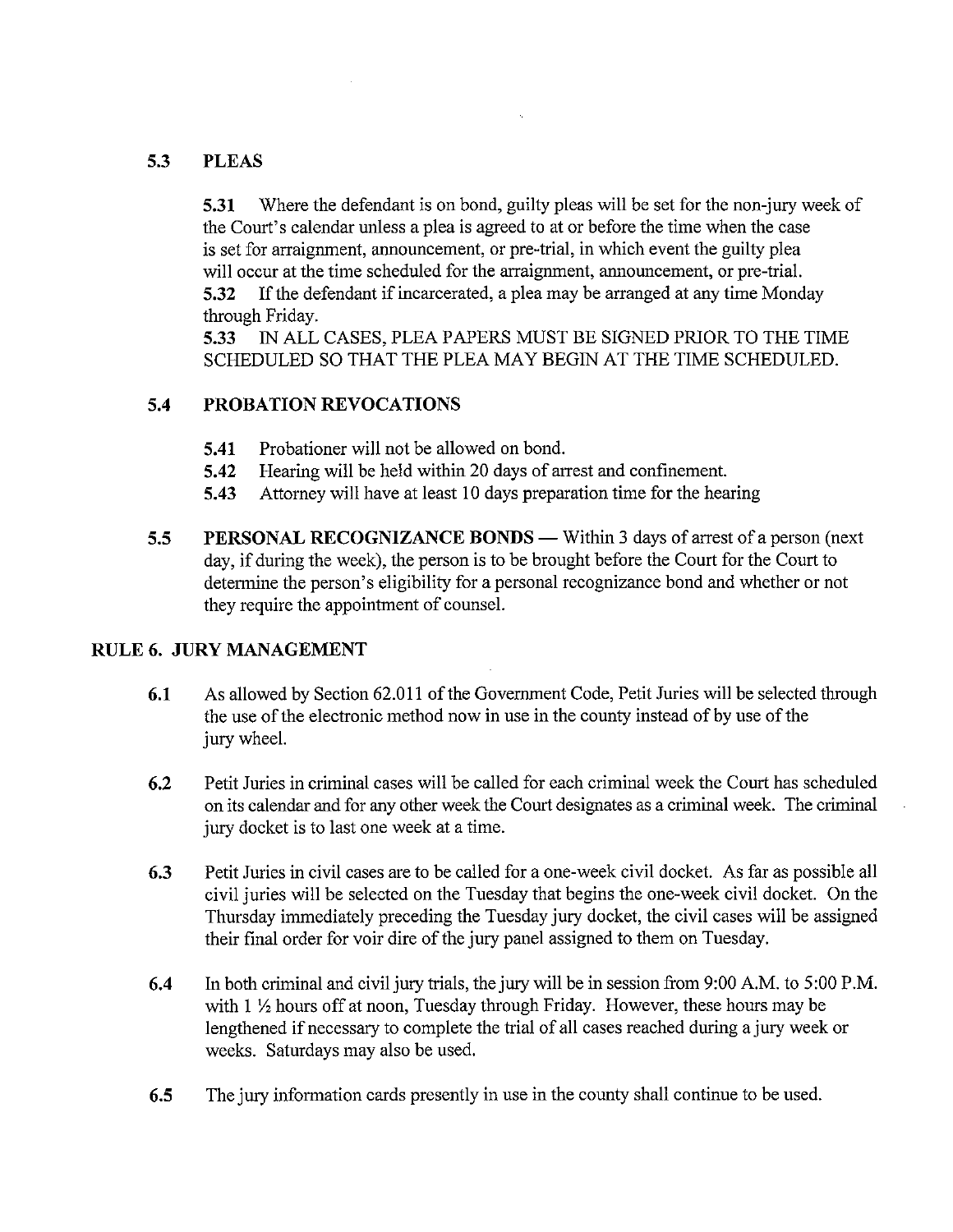RULE 7. JUDICIAL VACATION, EDUCATION, AND HOLIDAYS — Judicial vacations, judicial conferences and holidays will be scheduled in advance by the judge as reflected on the calendar published at the first of the year.

RULE 8. AUTHORITY FOR THESE RULES — It is ORDERED by the County Court at Law of Cooke County, Texas, that:

- 8.1 These rules are promulgated pursuant to Rule 3a of the Texas Rules of Civil Procedure; the Supreme Court Rules of Judicial Administration, adopted February 4, 1987; the Eight Administrative Judicial Region Rules of Administration, adopted October 1, 1987; and Articles 28.01 and 33.08 of the Texas Code of Criminal Procedure;
- 8.2 The County Clerk of Cooke County, Texas records these rules and this Order in the minutes of this Court;
- 8.3 A copy of these Rules of Practice and Procedure of this Court and this Order be furnished to the Supreme Court of Texas, the Court of Appeals for the Second Supreme Judicial District of Texas and the Presiding Judge of the Eight Administrative Judicial Region of Texas;
- 8.4 The County Clerk immediately deliver to each attorney residing or maintaining an office in Cooke County a copy of these Local Rules and this Order, a copy of these Rules be furnished by the Clerk to each lawyer and pro se party appearing in this Court and keep <sup>a</sup> record of each such delivery;
- 8.5 These Rules shall be construed and interpreted in addition to, and in conformity with and not as superseding the Constitution and laws of the State of Texas or the Texas Rules of Civil Procedure or Code of Criminal Procedure. These Rules shall not prohibit the Court from making Orders, settings or procedures which, in the Court's discretion, may further the orderly administration of justice;
- 8.6 Should any of these Rules, or any part thereof, be held invalid, for any reason, such invalidity shall not affect the validity of the other rules or parts of rules, all of which have been separately considered and adopted;
- 8.7 These Rules shall be effective on the date adopted and thereafter until amended, modified or repealed by Order of this Court.

# RULE 9. MEETINGS OF THE JUDGES OF THE COUNTY

9.1 The Local Administrative Judge of the County or a majority of the Judges will call meetings of the Judges at least once each month, and as needed. The Local Administrative Judge of the County shall preside over such meetings, and in his absence a temporary Chairman may be elected by a majority of the quorum.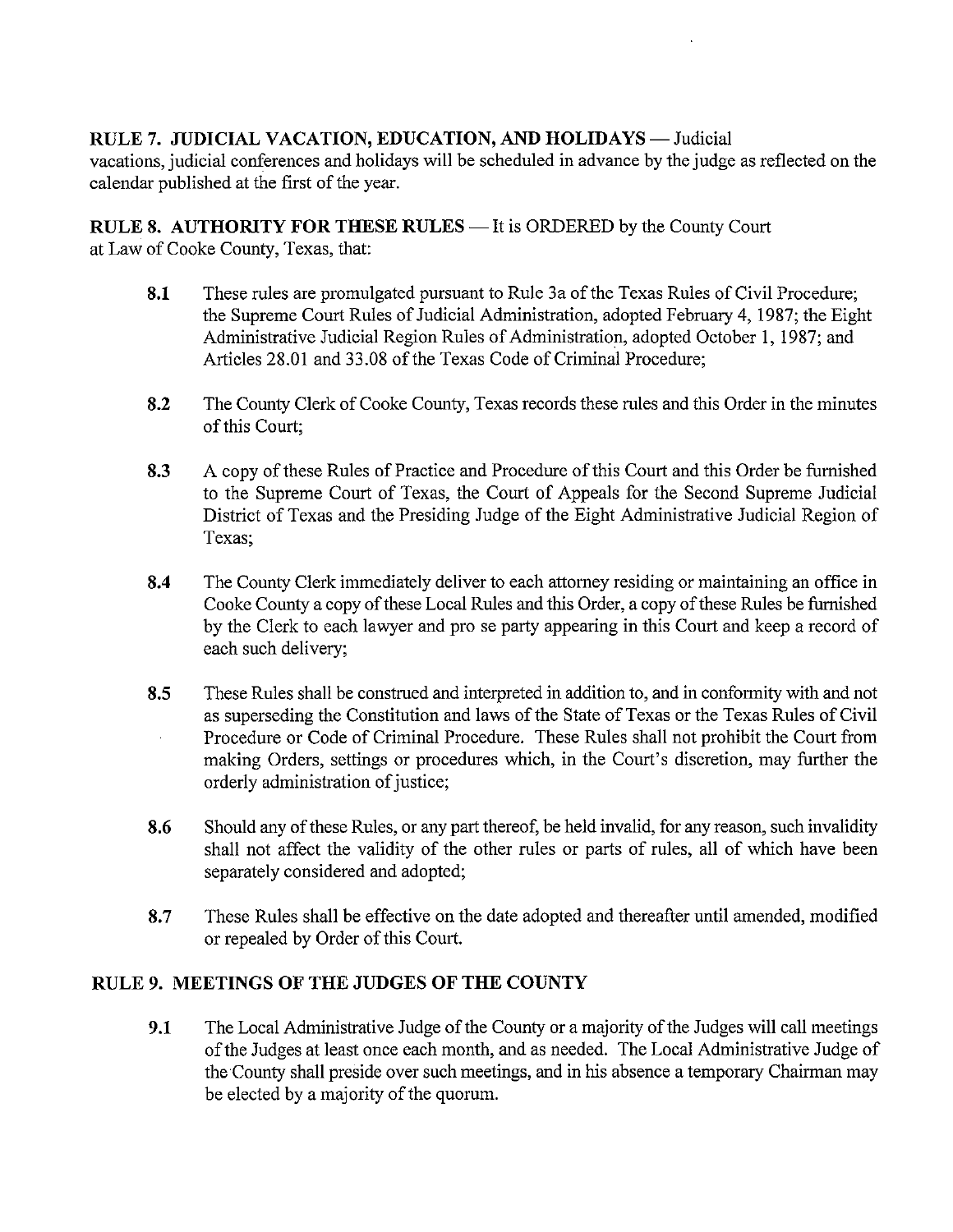9.2 COURTROOM DECORUM — All attorneys shall be responsible for familiarizing their clients, witnesses, and all other people who are in attendance of the attorney of proper courtroom decorum. Attorneys as officers of the Court shall assist in maintaining proper decorum.

9.21 Each daily session of the court shall be brought to order by announcement of the bailiff, clerk, or other officer of the court requiring all to rise as the judge takes the bench. 9.22 All in attendance shall be attentive to the proceedings and cause no distraction. Conferences, discussions, or conversations to which the Court is not privy shall not take place in the courtroom while court is in session. Cell phones and pagers are prohibited. 9.23 Beverages and edibles, including chewing gum, should not be brought into the courtroom.

9.24 No one should sit on railing, table, desk, chair arms, or prop one's feet on the furniture or fixtures.

9.25 Everyone should be attired in a manner enhancing the dignity of the court.

9.26 Gestures, facial expressions, or sounds indicating approval or disapproval of any proceeding should be avoided.

9.27 All trial participants shall be prompt. All witnesses shall be available when called.

9.28 The Court and attorneys shall address each other without familiarity. The use of first names should be avoided.

9.29 After reporting their presence to the bailiff, attorneys should remain behind the bar until their case is called, they are asked to approach the bench or they are requested to sit inside the bar.

9.30 Attorneys shall remain seated at the counsel table during all proceedings except when addressing the Court or jury or when leave has been granted to approach the bench, witness, board, or to publish an exhibit to the jury.

9.31 Objections shall be in proper legal form. Argument will not be entertained by the Court on an objection except upon leave of Court granted.

9.32 The State, plaintiff, or moving party shall be seated at the counsel table or side of the counsel table nearer the jury box.

9.33 Overt advertising, campaign buttons, and other campaign materials are prohibited in the courtroom.

# RULE 10. CONFLICTING ENGAGEMENTS

10.1 Attorney already in trial in another court:

10.11 When an attorney is presently in trial, said attorney shall inform other courts of the court and cause number of the conflicting trial. This information will be verified upon request of opposing counsel. The case will be placed on "hold" or reset, depending on when the attorney will be released.

10.12 If the attorney is not actually in trial as represented by the attorney or his or her agent, the case will be tried without further notice.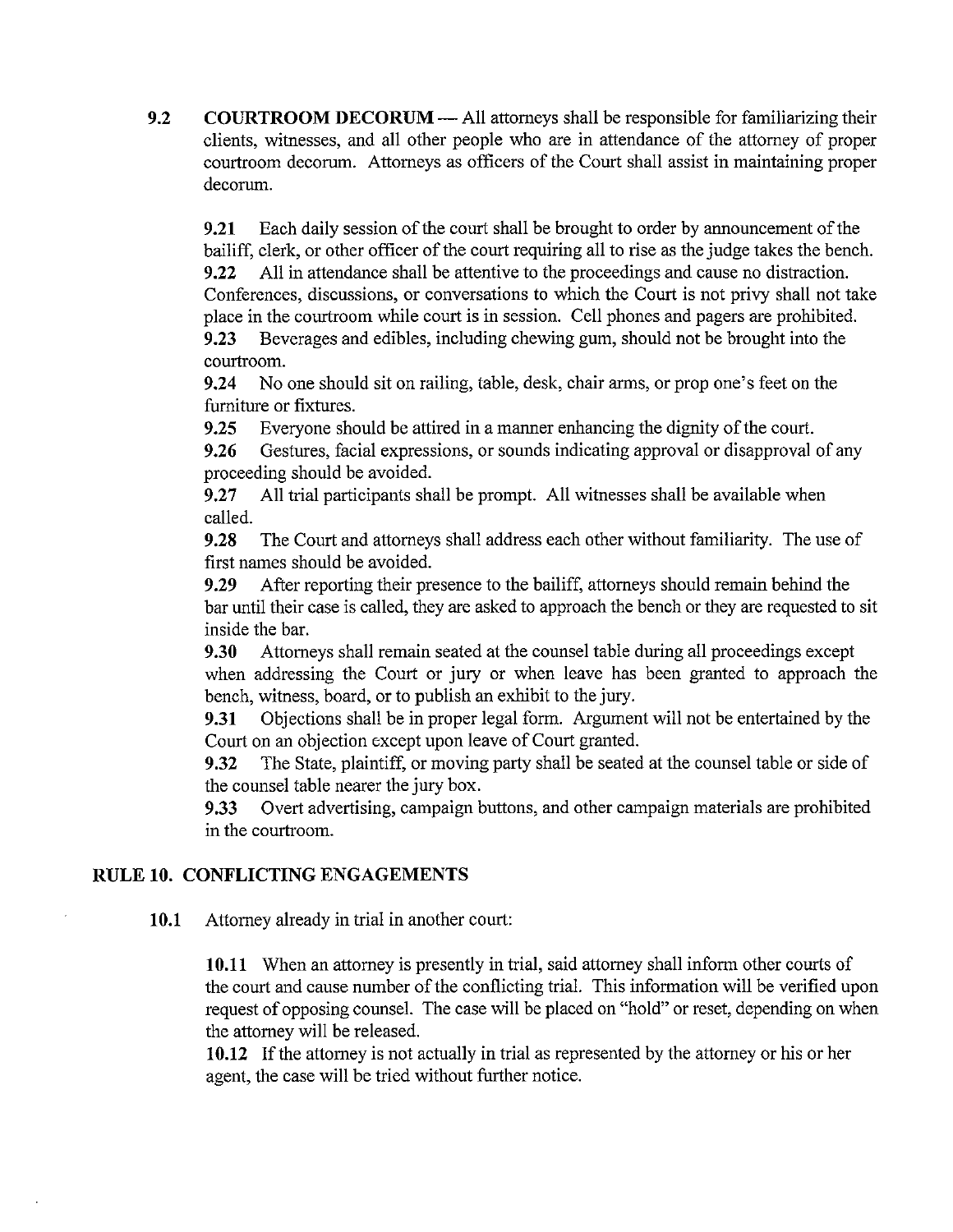10.2 An attorney assigned to more than one court for the same date:

10.21 It is the duty of an attorney to call the affected judges' aftention to all multiple settings as soon as they are known.

10.22 Insofar as practicable, judges should attempt to agree on which case has priority, otherwise, the following priorities shall be observed by the judges of the respective courts: 10.221 Criminal cases.

10.222 Cases given preference by statute.

10.223 Preferentially set cases.

10.224 Case with earliest filing date.

10.225 Case set at earliest date by court official.

10.226 Courts should yield to courts in rural counties in an instance of conflicting setting where necessary to utilize a called jury panel.

- 10.3 Withdrawal. An attorney may be permitted to withdraw as counsel of record upon motion stating whether the case is set for trial or other hearing. The client whose attorney seeks to withdraw and all parties of record must either consent in writing to the withdrawal or be given three days notice of the hearing. All orders of withdrawal shall state the current address at which the party whose attorney seeks to withdraw may be notified of further court proceedings or explain why a current address cannot be given.
- 10.4 Substitution. Attorneys may be substituted upon motion and three days notice to all parties. The motion shall state whether the case is set for trial or other hearing.
- 10.5 Agreed Orders. Counsel may withdraw or be substituted without the necessity of hearing when all parties agree to the substitution and all parties and the client agree to the withdrawal.
- 10.6 In civil cases no attorney of record shall be permitted to withdraw from any case without presenting a motion and obtaining from the Court an order granting leave to withdraw. Such motion shall be accompanied by the client's written consent to such withdrawal or a certificate by another lawyer that he has been employed to represent the client in the case, or a copy of such motion shall be mailed to the client at his last known address, certified mail, return receipt requested, with <sup>a</sup> letter advising that the motion will be presented to the Court on the date set for hearing, and that any objection to such withdrawal should be made to the Court in writing before such time. Proof of delivery or attempted delivery will be required at the hearing. A copy of the motion shall be delivered or mailed to opposing counsel. Such leave will be denied where the motion is presented so near the trial date as to require delay of the trial. After leave is granted, the clerk shall notify the party of such action and advise the party of any trial settings and that he may secure other counsel.